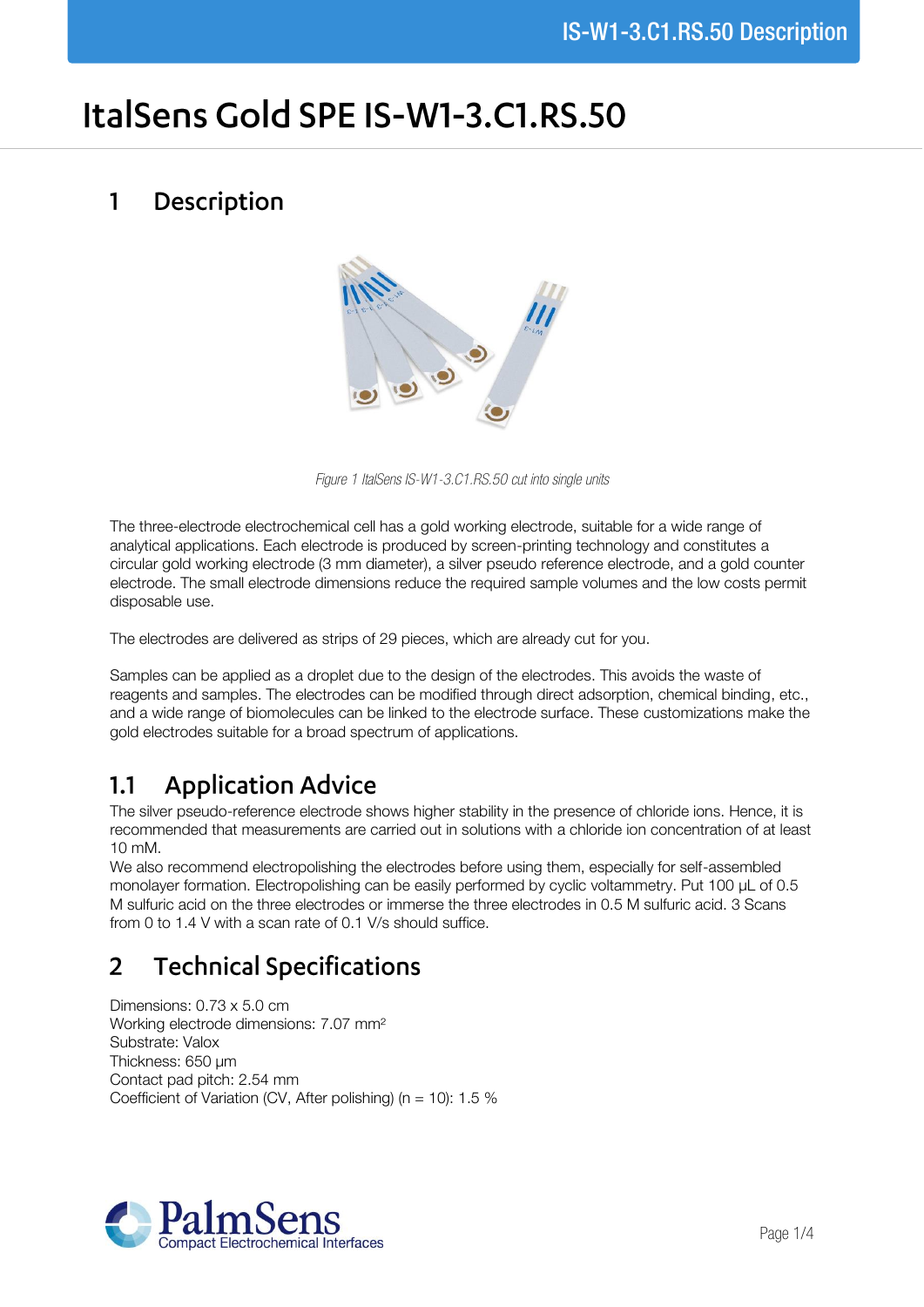#### $\overline{3}$ Measurements

### Electropolishing  $3.1$

All measurements were performed with a droplet of solution covering all three electrodes of the cell. The solution contained  $0.5$  M  $H<sub>2</sub>SO<sub>4</sub>$ .



*Figure 2 CV, IS-W1-3.C1.RS.50, scan rate 0.1 V/s, E step 5 mV*

# Cyclic Voltammogram  $3.2$

All measurements were performed with a droplet of solution covering all three electrodes of the cell. The solution contained 2.5 mM K<sub>3</sub>[Fe(CN)<sub>6</sub>], 2.5 mM K<sub>4</sub>[Fe(CN)<sub>6</sub>], and 0.1 M KCl.



*Figure 3 CV, IS-W1-3.C1.RS.50, scan rate 0.1 V/s, E step 5 mV*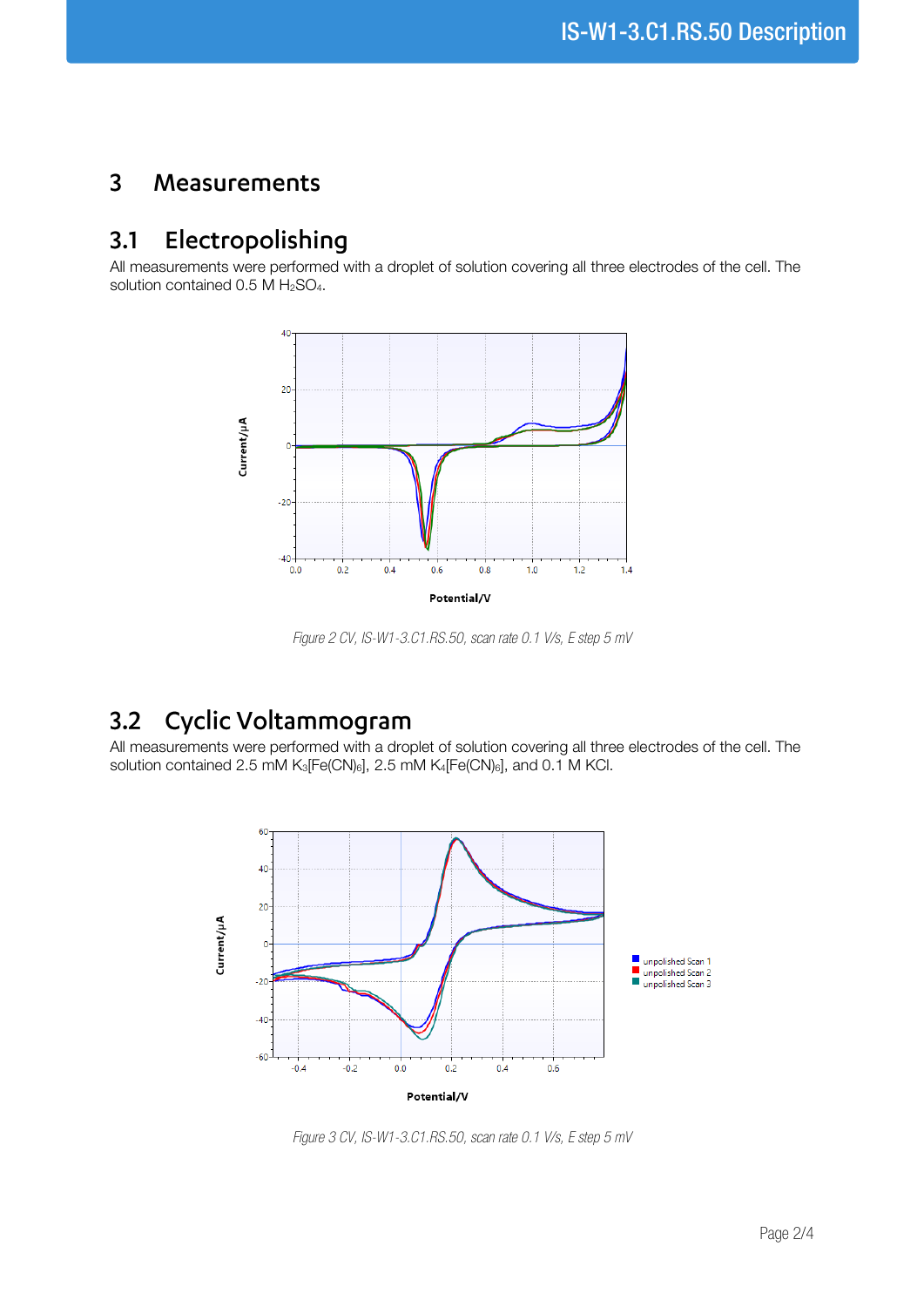

*Figure 4 CV, electropolished IS-W1-3.C1.RS.50, scan rate 0.1 V/s, E step 5 mV*

# 3.3 Electrochemical Impedance Spectroscopy



*Figure 5 EIS, IS-W1-3.C1.RS.50, E dc OCP, E ac 10 mV, frequency range 0.1 Hz to 1 MHz*

After electropolishing the IS-W1-3.C1.RS.50 show usually lower impedance, however, they also show the typical variation for SPEs during EIS.